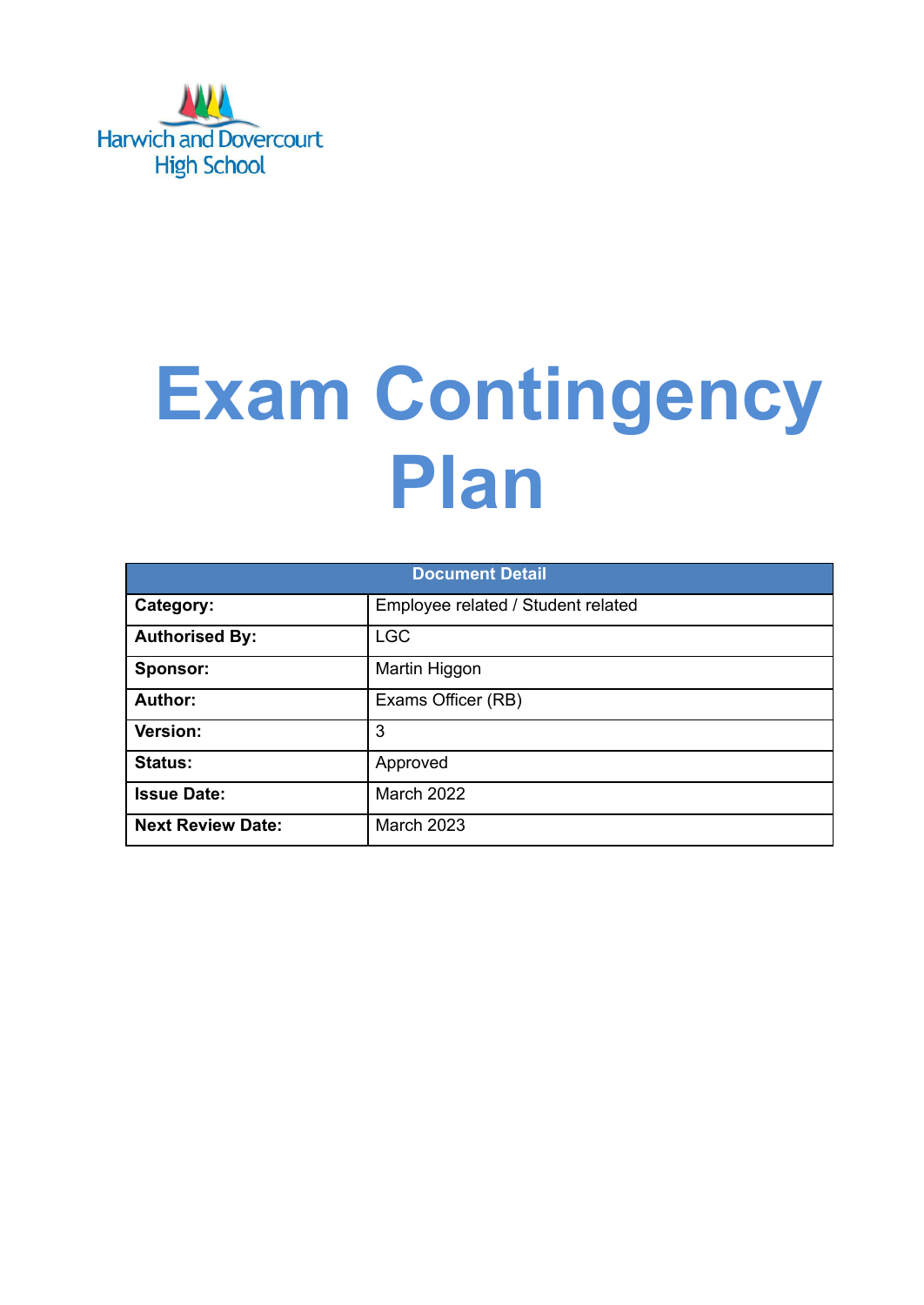#### **Ownership and Control**

# **History**

| <b>Version</b> | <b>Author</b>      | <b>Dated</b>           | <b>Details</b><br><b>Status</b> |                                 |
|----------------|--------------------|------------------------|---------------------------------|---------------------------------|
|                | lKate Finch        | June 2017              | Approved                        | Approved by LGB February 2018   |
|                |                    |                        |                                 |                                 |
| 2              | Exams Officer (RB) | February 2019 Approved |                                 | Approved by LGB 14 March 2019   |
|                |                    |                        |                                 |                                 |
| $\overline{2}$ | Exams Officer (RB) | March 2020             | Approved                        | Approved by LGC 12 March 2020   |
|                |                    |                        |                                 |                                 |
| 3              | Exams Officer (RB) | March 2021             | Approved                        | Approved by LGC 13 May 2021     |
|                |                    |                        |                                 |                                 |
| 4              | Exams Officer (RB) | March 2022             | Approved                        | Approved by LGC 24th March 2022 |

### **Intended Audience**

| <b>Intended Audience</b>  | <b>Intended Method of Distribution</b> |
|---------------------------|----------------------------------------|
| Staff, Parents and Carers | Shared Google Drive, website           |
|                           |                                        |

# **AMENDMENT TRACKER**

# **Name of reviewer: Martin Higgon/Exams Officer**

### **Date of review: March 2022**

# **Amendments made:**

A full review has taken place with various amendments made to the policy.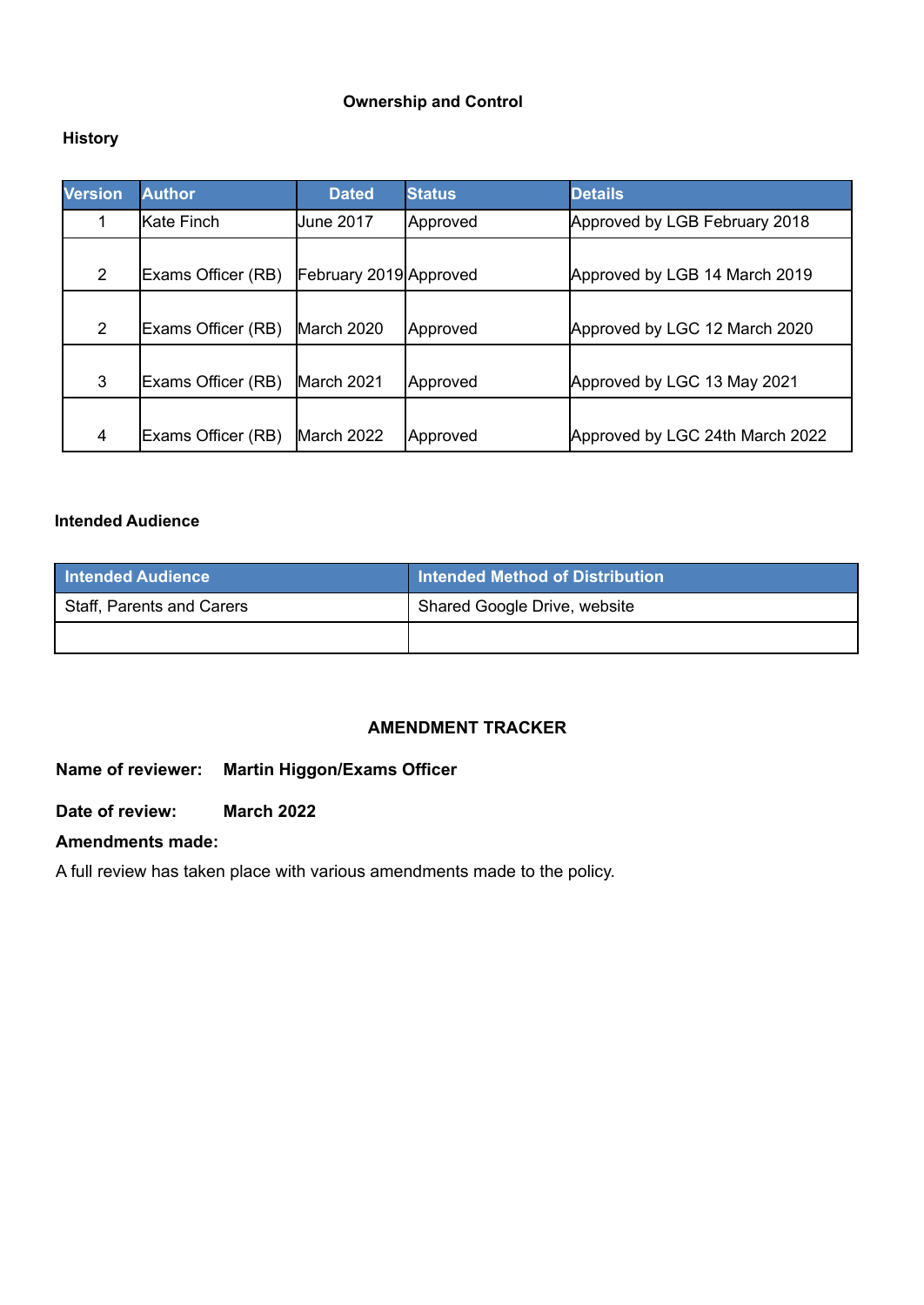# **Contents**

|    | Purpose of the plan                                                               | 3 |
|----|-----------------------------------------------------------------------------------|---|
|    | Causes of potential disruption to the exam process                                | 3 |
| 1. | Exam officer extended absence at key points in the exam process (cycle)           | 3 |
| 2. | SENCo extended absence at key points in the exam cycle                            | 4 |
| 3. | Teaching staff extended absence at key points in the exam cycle                   | 4 |
| 4. | Invigilators - lack of appropriately trained invigilators or invigilator absence  | 4 |
| 5. | Exam rooms - lack of appropriate rooms or main venues unavailable at short notice | 4 |
| 6. | Failure of IT systems                                                             | 5 |
| 7. | *Disruption of teaching time – centre closed for an extended period               | 5 |
| 8. | *Centre unable to open as normal during the exams period                          | 5 |
| 9. | *Candidates unable to take examinations because of a crisis – centre remains open | 5 |
|    | 10. *Disruption to the transportation of completed examination scripts            | 5 |
|    | 11. *Assessment evidence is not available to be marked                            | 6 |
|    | 12. *Centre unable to distribute results as normal                                | 6 |
|    | Further guidance to inform and implement contingency planning                     | 6 |
|    |                                                                                   |   |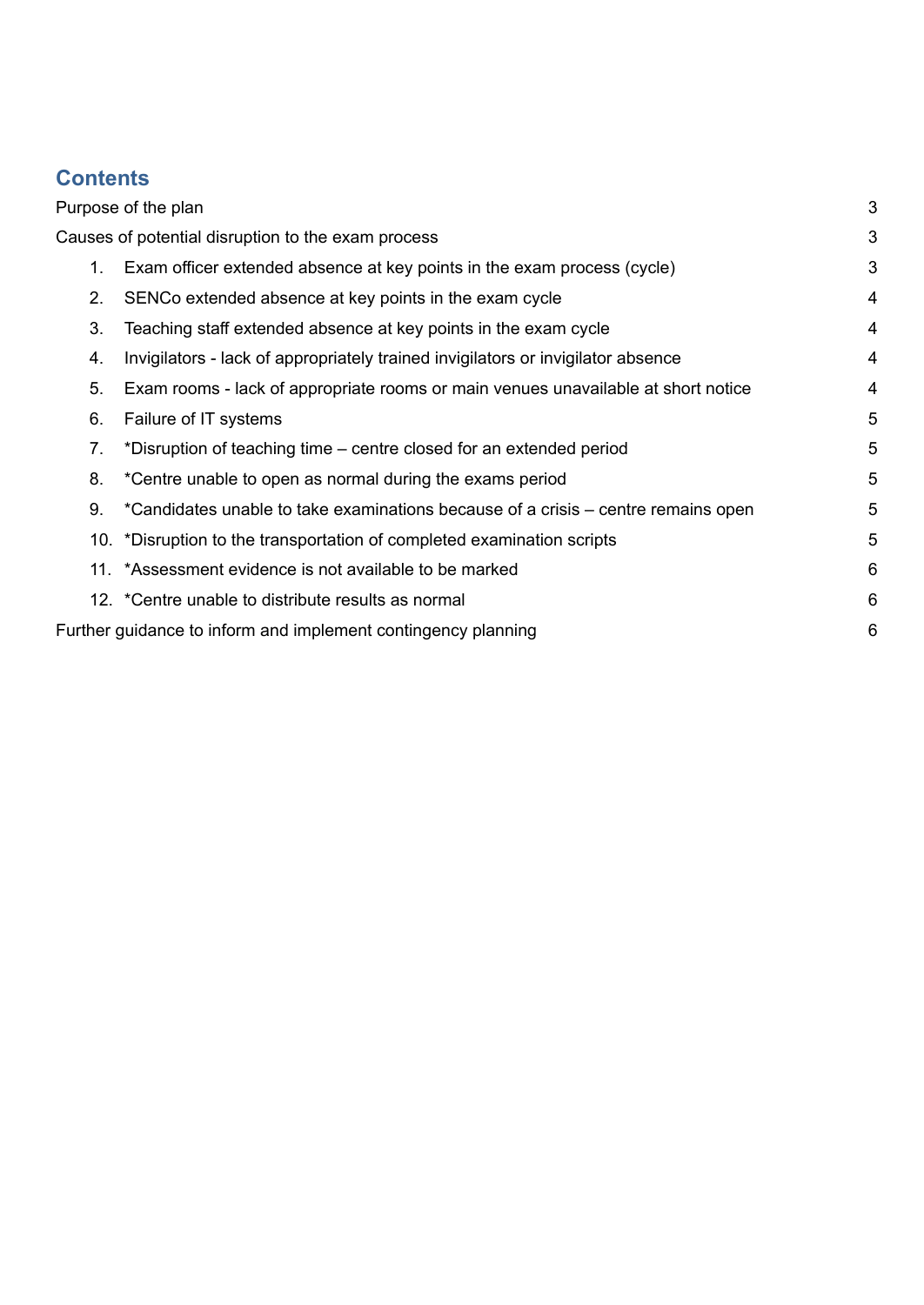# <span id="page-3-0"></span>**Purpose of the plan**

This plan examines potential risks and issues that could cause disruption to the management and administration of the exam process at Harwich & Dovercourt High School. By outlining actions/procedures to be followed in case of disruption it is intended to mitigate the impact these disruptions have on our exam process.

Alongside internal processes, this plan is informed by the **Ofqual** Exam system contingency plan: England, Wales and Northern Ireland which provides guidance in the publication What schools and colleges and other centres should do if exams or other assessments are seriously disrupted and the **JCQ** Joint Contingency Plan in the event of widespread disruption to the Examination System in England, Wales and Northern Ireland*.*

This plan also confirms Harwich and Dovercourt High School is compliant with the JCQ regulation (section 5.3, General Regulations for Approved Centres 2021-22) that the centre has in place a written examination contingency plan which covers all aspects of examination administration. This will allow members of the senior leadership team to act immediately in the event of an emergency or staff absence. The examination contingency plan should reinforce procedures in the event of the centre being unavailable for examinations, or on results day, owing to an unforeseen emergency.

# <span id="page-3-1"></span>**Causes of potential disruption to the exam process**

# <span id="page-3-2"></span>**1. Exam officer extended absence at key points in the exam process (cycle)**

Criteria for implementation of the plan

If any of the following tasks are not undertaken:

- *Planning*
	- annual data collection exercise
	- annual exams plan identifying essential key tasks, key dates and deadlines
	- sufficient invigilators recruited and trained
- *● Entries*
	- Insufficient entries recorded
	- candidates not entered with awarding bodies for external exams/assessment
- *● Pre-exams*
	- exam timetabling, rooming allocation; and invigilation schedules not prepared
	- exam/assessment materials and candidates' work not stored under required secure conditions
	- internal assessment marks and samples of candidates' work not submitted to awarding bodies/external moderators
- *● Exam time*
	- exam conditions compromised
	- candidates' scripts not dispatched as required to awarding bodies
- *● Results and post-results*
	- access to examination results compromised affecting the distribution of results to candidates

# Centre actions:

- A 2<sup>nd</sup> member of staff (Rebecca Rooker) will be trained in the key tasks. An EO from the SIGMA trust will be borrowed to keep tasks up to date.
- Exam boards notified of any adverse circumstances
- 2<sup>nd</sup> exams member of staff or SLT line manager will perform administration
- Head/DHT informed immediately of any infringements to exam protocol and appropriate action taken (See exam policy)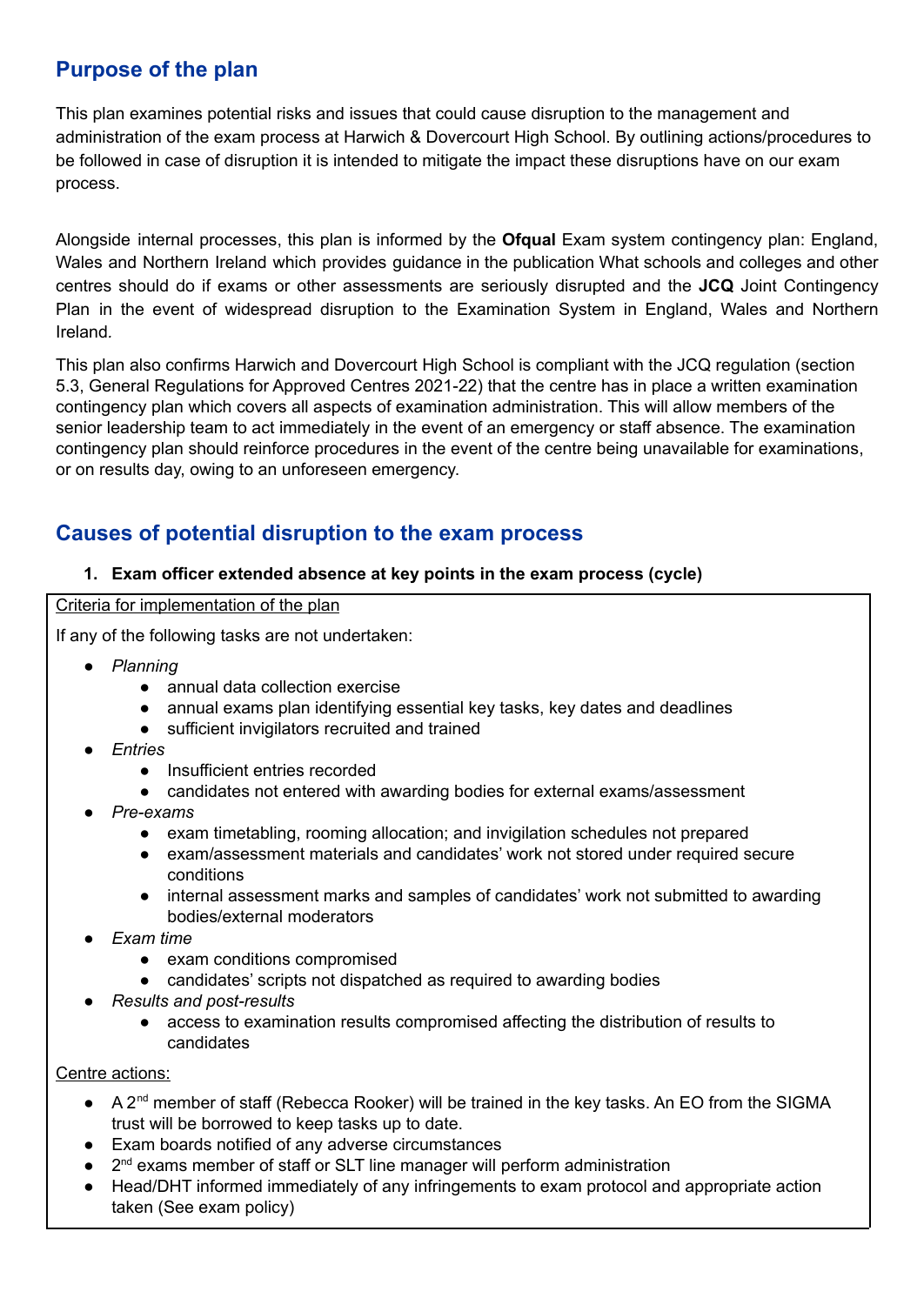# <span id="page-4-0"></span>**2. ALS Lead/SENCo extended absence at key points in the exam cycle**

#### Criteria for implementation of the plan

If any of the following are not undertaken:

- *Planning*
	- candidates tested/assessed for access arrangements
- *● Pre-exams*
	- approval for access arrangements not sought
	- modified paper requirements not identified
	- absence of staff providing support for access arrangements
- *● Exam time*
	- access arrangements not in place

Centre actions:

- A Specialist teacher works alongside the Senco ensuring that there are 2 people present with knowledge of the exams system and that access arrangements happen
- Students follow existing protocol and the exam board notified through special considerations

# <span id="page-4-1"></span>**3. Teaching staff extended absence at key points in the exam cycle**

Criteria for implementation of the plan

If any of the following are not undertaken:

- *Early/estimated entry information not provided*
- *Final entry information not provided to the exams officer on time; resulting in:*
	- *candidates not being entered for exams/assessments or being entered late*
- *● Internal assessment marks and candidates' work not provided to meet submission deadlines*

Centre actions:

The School system allows for a Head of Faculty, Head of Department and Deputy Head of department. This means that there should always be a member of staff available with knowledge of the exam system.

#### <span id="page-4-2"></span>**4. Invigilators - lack of appropriately trained invigilators or invigilator absence**

Criteria for implementation of the plan

- *Failure to recruit and train sufficient invigilators*
- *Invigilator shortage on peak exam days*
- *Invigilator absence on the day of an exam*

#### Centre actions:

● Pool of contingency staff trained in invigilation

#### <span id="page-4-3"></span>**5. Exam rooms - lack of appropriate rooms or main venues unavailable at short notice**

Criteria for implementation of the plan

- *Exams officer unable to use appropriate rooms during exams period*
- *Whole school closure on day of exam*

Centre actions:

- Agreement with SIGMA schools to use exam halls within the trust
- Awarding body informed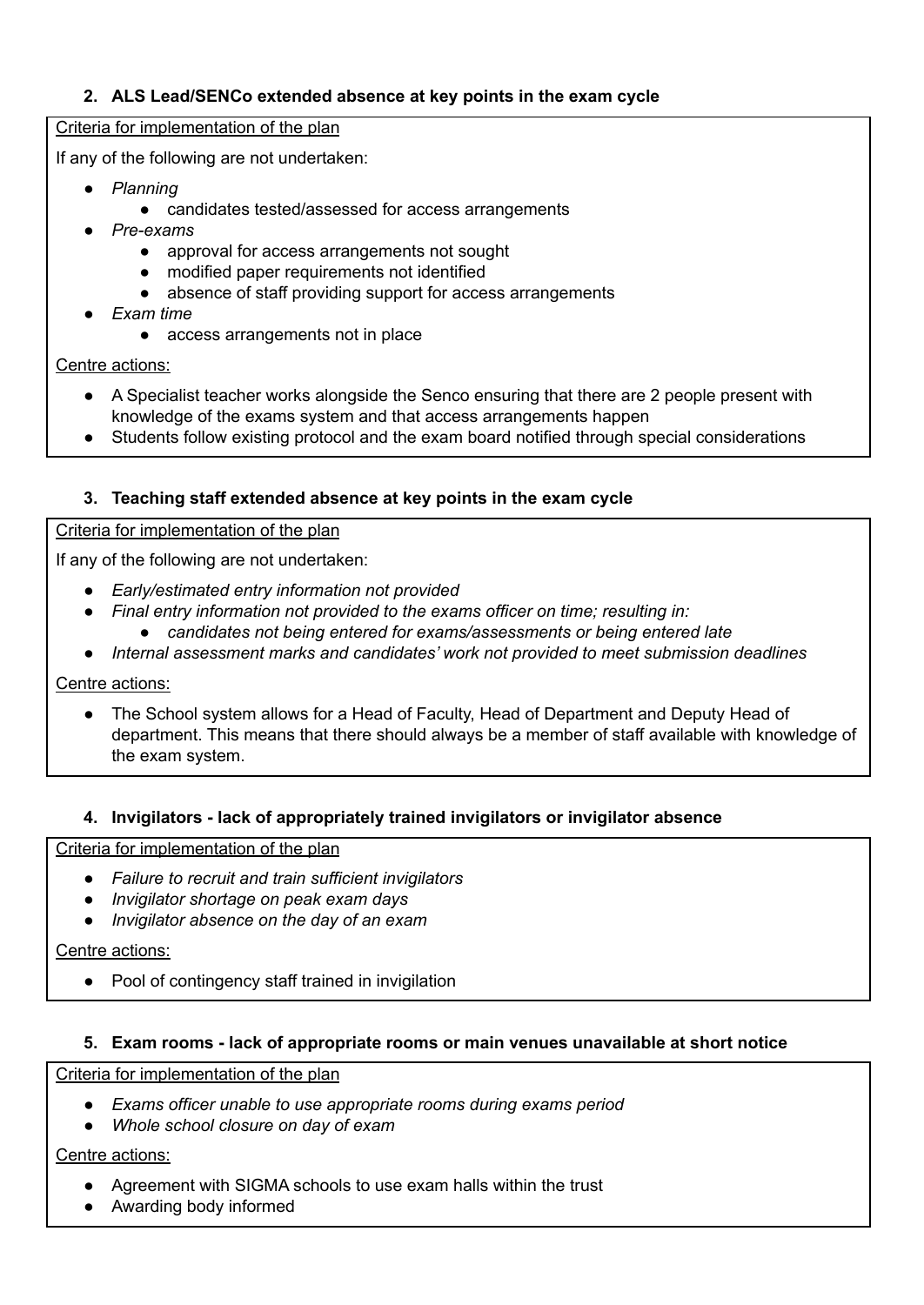# <span id="page-5-0"></span>**6. Failure of IT systems**

# Criteria for implementation of the plan

- *● MIS system failure at final entry deadline*
- *● MIS system failure during exams preparation*
- *● MIS system failure at results release time*

# Centre actions:

- Entries are completed in advance of the deadline but any problems would be reported to the Awarding Bodies.
- A team of IT specialists are available in school and the MIS provider has a help desk available.

# <span id="page-5-1"></span>**7. \*Disruption of teaching time – centre closed for an extended period**

\*Criteria for implementation of the plan

Centre closed or candidates are unable to attend for an extended period during normal teaching or study supported time, interrupting the provision of normal teaching and learning.

Centre actions:

<span id="page-5-2"></span>● Agreement with SIGMA schools to use exam halls within the trust

#### **8. \* Disruption of teaching time in the weeks before an exam – centre closed for an extended period**

#### \*Criteria for implementation of the plan

● Centre unable to open as normal for scheduled examinations

\*In the event that the head of centre decides the centre cannot be opened for scheduled examinations, the relevant awarding body must be informed as soon as possible. Awarding bodies will be able to offer advice regarding the alternative arrangements for conducting examinations that may be available and the options for candidates who have not *been able to take scheduled examinations.*

Centre actions:

● Agreement with SIGMA schools to use exam halls within the trust

#### **9. \*Candidates unable to take examinations because of a crisis – centre remains open**

\*Criteria for implementation of the plan

● Candidates are unable to attend the examination centre to take examinations as normal

Centre actions:

<span id="page-5-3"></span>• The Awarding Bodies would be contacted to offer advice and options to the candidates.

# **10. Centre unable to open as normal during the examination period**

(including in the event of the centre being unavailable for examinations owing to an unforeseen emergency)

Criteria for implementation of the plan

*Centre unable to open as normal for scheduled examinations*

## Centre actions to mitigate the impact of the disruption

● Agreement with SIGMA schools to use exam halls within the trust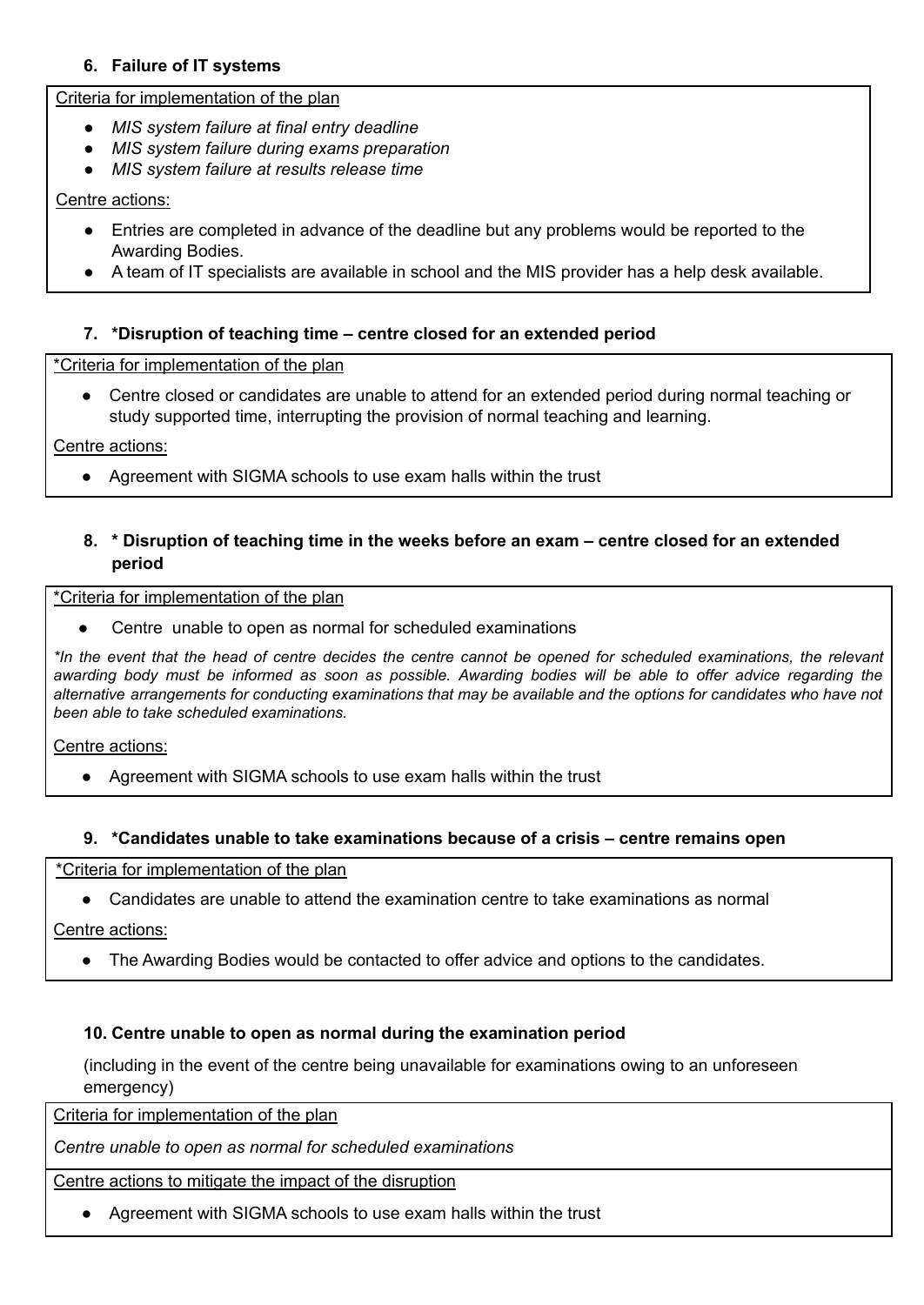# **11. Disruption in the distribution of examination papers**

Criteria for implementation of the plan

*Disruption to the distribution of examination papers to the centre in advance of examinations*

Centre actions to mitigate the impact of the disruption

Awarding organisations to provide centres with electronic access to examination papers via a secure external network. Centres would need to ensure that copies are received, made and stored under secure conditions and should have plans in place to facilitate such an action. Awarding organisations would provide guidance on the conduct of examinations in such circumstances. As a last resort, and in close collaboration with centres and regulators, awarding organisations to consider scheduling of the examination on an alternative date)

#### **12. \*Disruption to the transportation of completed examination scripts**

\*Criteria for implementation of the plan

● Delay in normal collection arrangements for completed examination scripts/assessment evidence

Centre actions:

- Scripts would be kept under secure conditions and Parcel Force contacted to arrange alternative collection.
- <span id="page-6-0"></span>**Exam board contacted**

#### **13. \*Assessment evidence is not available to be marked**

\*Criteria for implementation of the plan

- Large scale damage to or destruction of completed examination scripts/assessment evidence before it can be marked
- Completed examination scripts/assessment evidence does not reach awarding organisations Centre actions:
	- The Awarding Bodies would be contacted to offer advice and options to the candidates

#### <span id="page-6-1"></span>**14. \*Centre unable to distribute results as normal**

#### \*Criteria for implementation of the plan

● Centre is unable to access or manage the distribution of results to candidates, or to facilitate post-results services

Centre actions:

The Awarding Bodies would be contacted to offer advice and options to the candidates. Results are generally available on the Awarding Bodies websites as well as downloaded to the school.

\*information taken from the *Joint contingency plan for the examination system in England, Wales and Northern Ireland*

# **Further guidance to inform procedures and implement contingency planning**

Ofqual guidance extract taken directly from the exam system contingency plan: England, Wales and Northern Ireland – What Schools and colleges and other centres should do if exams or other assessments are seriously disrupted.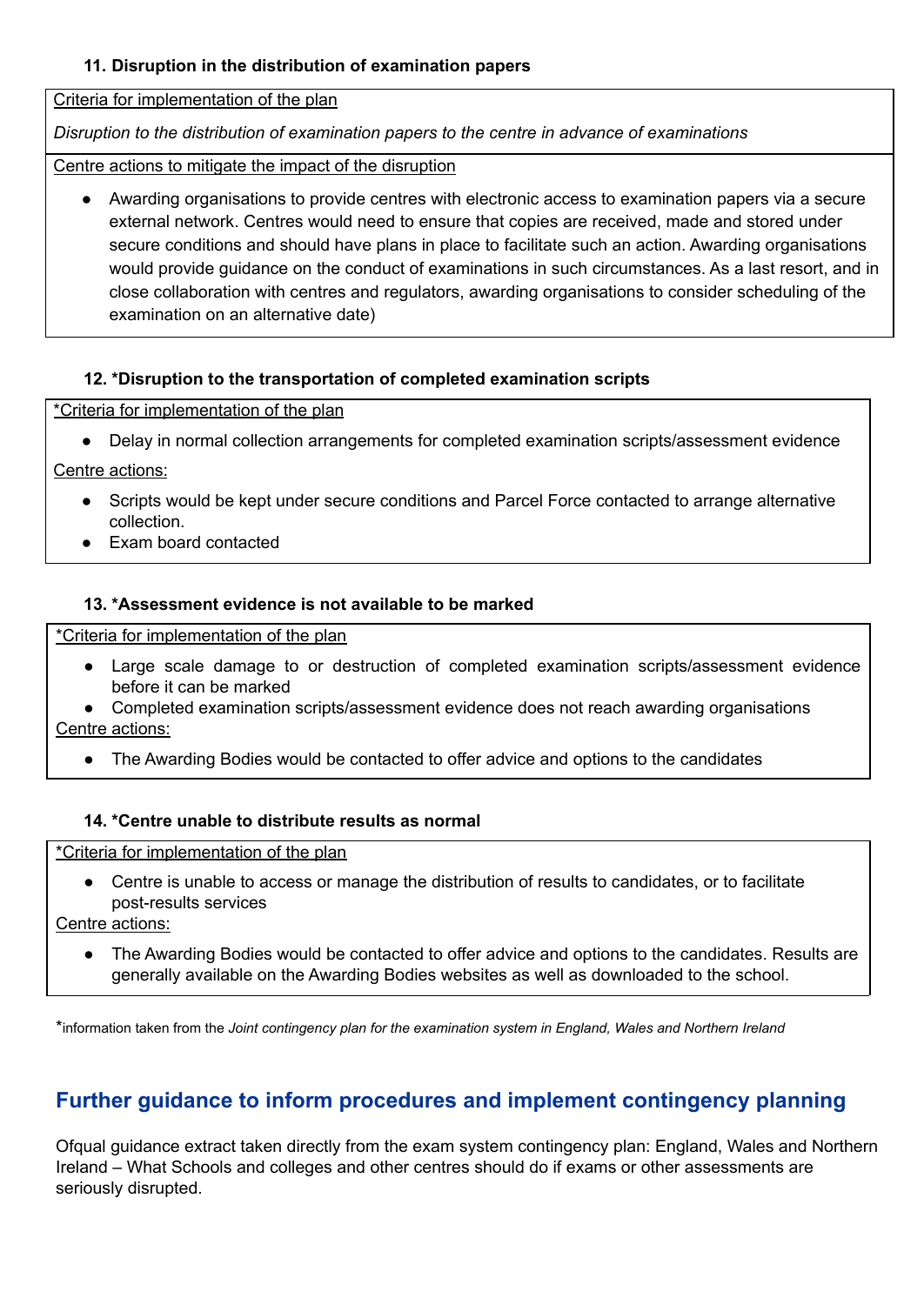# **1.1 Covid specific guidance:**

- [Guidance](https://www.gov.uk/government/collections/guidance-for-schools-coronavirus-covid-19#safe-working-and-protective-measures) for schools Covid-19 from the Department for Education in England (subject to frequent updates as the situation changes)
- [Responsibility](https://www.gov.uk/government/publications/responsibility-for-autumn-gcse-as-and-a-level-exam-series) for autumn GCSE, AS and A level exam series from the Department for Education in England
- Action for FE [Colleges](https://www.gov.uk/government/publications/coronavirus-covid-19-maintaining-further-education-provision) from the Department for Education in England
- Public health quidance to support autumn exams from the Department for Education
- Education and childcare: [coronavirus](https://gov.wales/education-coronavirus) from Welsh Government
- **●** Covid-19 guidance for school and [educational](https://www.education-ni.gov.uk/publications/coronavirus-covid-19-guidance-school-and-educational-settings-northern-ireland) settings from Department of Education in Northern Ireland

# **1.2 General contingency guidance**

- [Emergency](https://www.gov.uk/guidance/emergencies-and-severe-weather-schools-and-early-years-settings) planning and response from the Department for Education in England
- Opening and closing [local-authority-maintained](https://www.gov.uk/government/publications/school-organisation-maintained-schools) schools from the Department for Education in England
- [Exceptional](https://www.education-ni.gov.uk/articles/exceptional-closure-days) closure days from the Department of Education in Northern Ireland
- Checklist [exceptional](https://www.education-ni.gov.uk/publications/checklist-exceptional-closure-schools) closure of schools from the Department of Education in Northern Ireland
- School [closures](https://gov.wales/opening-schools-extremely-bad-weather-guidance-schools) from NI Direct
- Opening schools in [extremely](https://gov.wales/opening-schools-extremely-bad-weather-guidance-schools) bad weather guidance for schools from the Welsh Government
- [Procedures](https://www.gov.uk/government/publications/bomb-threats-guidance) for handling bomb threats from the National Counter Terrorism Security Office.

# **2. Disruption to assessments or exams**

In the absence of any instruction from the relevant awarding organisation, you should make sure that any exam or timetabled assessment takes place if it is possible to hold it. This may mean relocating to alternative premises.

You should discuss alternative arrangements with your awarding organisation if:

- the exam or assessment cannot take place
- a student misses an exam or loses their assessment due to an emergency, or other event, outside of the student's control

See also:

• JCQ Joint [Contingency](https://www.jcq.org.uk/exams-office/other-documents/jcq-joint-contingency-plan/) Plan for the Examination System in England, Wales and Northern [Ireland](https://www.jcq.org.uk/exams-office/other-documents/jcq-joint-contingency-plan/)

# **3. Steps you should take**

# **3.1 Exam planning**

Review contingency plans well in advance of each exam or assessment series. Consider how, if the contingency plan is invoked, you will comply with the awarding organisation's requirements.

# **3.2 In the event of disruption**

- 1. Contact the relevant awarding organisation and follow its instructions.
- 2. Take advice, or follow instructions, from relevant local or national agencies in deciding whether your centre is able to open.
- 3. Identify whether the exam or timetabled assessment can be sat at an alternative venue, in agreement with the relevant awarding organisation, ensuring the secure transportation of questions papers or assessment materials to the alternative venue.
- 4. Where accommodation is limited, prioritise students whose progression will be severely delayed if they do not take their exam or timetabled assessment when planned.
- 5. In the event of an evacuation during an examination please refer to JCQ's Centre [emergency](https://www.jcq.org.uk/exams-office/ice---instructions-for-conducting-examinations/centre-emergency-evacuation-procedure) [evacuation](https://www.jcq.org.uk/exams-office/ice---instructions-for-conducting-examinations/centre-emergency-evacuation-procedure) procedure.
- 6. Communicate with parents, carers and students any changes to the exam or assessment timetable or to the venue.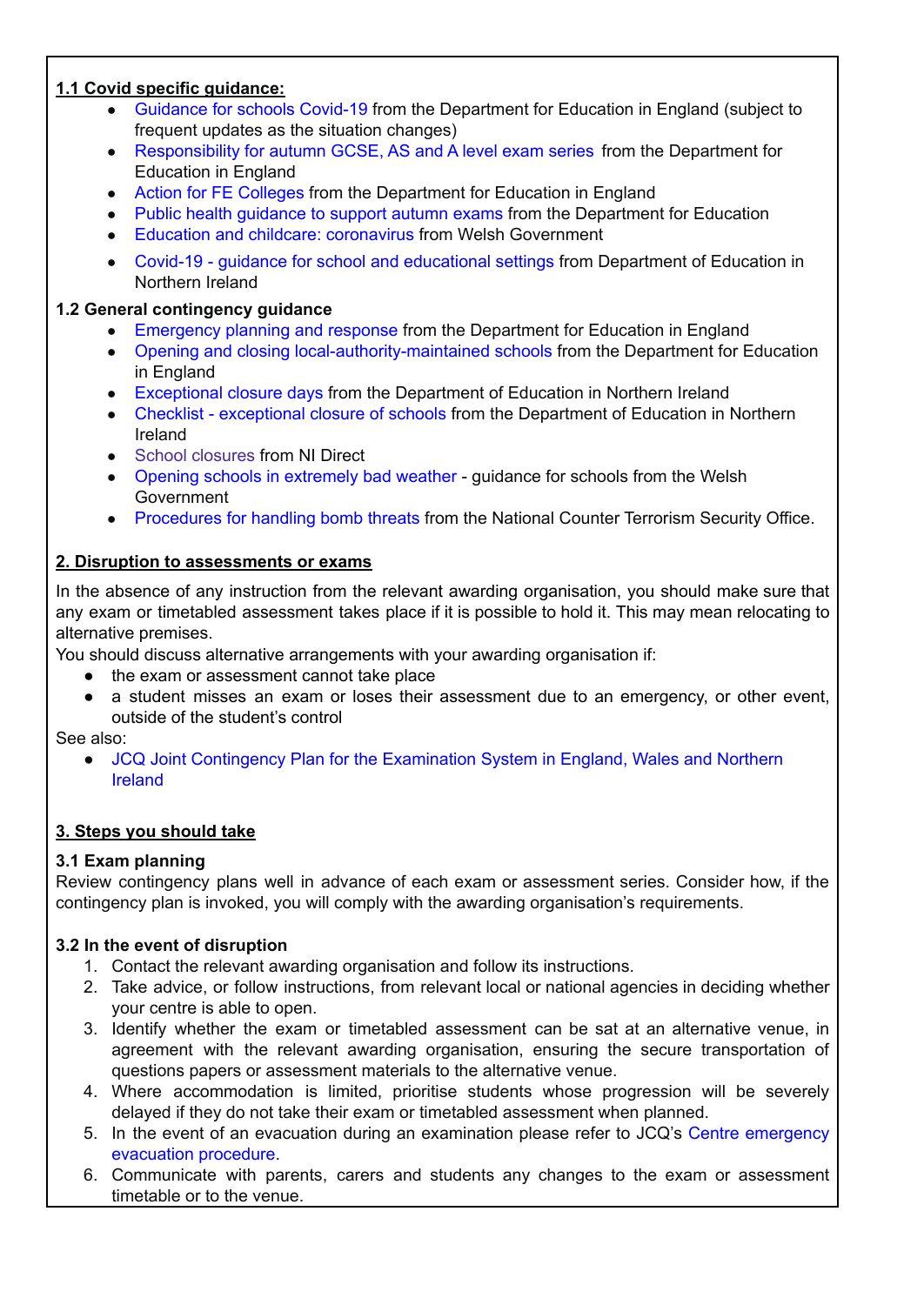7. Communicate with any external assessors or relevant third parties regarding any changes to the exam or assessment timetable.

# **3.3 After the exam**

- 1. Consider whether any students' ability to take the assessment or demonstrate their level of attainment has been materially affected and, if so, apply for special consideration.
- 2. Advise students, where appropriate, of the opportunities to take their exam or assessment at a later date.
- 3. Ensure that scripts are stored under secure conditions.
- 4. Return scripts to awarding organisations in line with their instructions. Never make alternative arrangements for the transportation of completed exam scripts, unless told to do so by the awarding organisation.

# **4. Steps the awarding organisation should take**

# **4.1 Exam planning**

- 1. Establish and maintain, and at all times comply with, an up-to-date, written contingency plan.
- 2. Ensure that the arrangements in place with centres and other third parties enable them to deliver and award qualifications in accordance with their conditions of recognition.

# **4.2 In the event of disruption**

- Take all reasonable steps to mitigate any adverse effect, in relation to their qualifications, arising from any disruption.
- Provide effective guidance to any of their centres delivering qualifications.
- Ensure that where an assessment must be completed under specified conditions, students complete the assessment under those conditions (other than where any reasonable adjustments or special considerations require alternative conditions).
- Promptly notify the relevant regulators about any event which could have an adverse effect on students, standards or public confidence.
- Coordinate its communications with the relevant regulators where the disruption has an impact on multiple centres or a wide range of learners.

# **4.3 After the exam**

Consider any requests for special consideration for affected students. For example, those who may have lost their internally assessed work or whose performance in assessments or exams could have been affected by the disruption.

# **5. If any students miss an exam or are disadvantaged by the disruption**

If some of the students have been adversely affected by the disruption, you should ask the awarding organisation about applying for special consideration.

Decisions about special consideration, when it is or is not appropriate, is for each awarding organisation to make. Their decisions might be different for different qualifications and for different subjects.

See also:

● JCQ's guidance on special [considerations](https://www.jcq.org.uk/exams-office/access-arrangements-and-special-consideration/regulations-and-guidance)

# **6. Wider communications**

The regulators, [Ofqual](https://www.gov.uk/ofqual) in England, [Qualifications](http://qualificationswales.org/) Wales in Wales and [CCEA](http://ccea.org.uk/) in Northern Ireland, will share timely and accurate information, as required, with awarding organisations, government departments and other stakeholders.

The [Department](https://www.gov.uk/government/organisations/department-for-education) for Education in England, the [Department](https://www.education-ni.gov.uk/) of Education in Northern Ireland and the Welsh [Government](http://gov.wales/topics/educationandskills/?lang=en) will inform the relevant government ministers as soon as it becomes apparent that there will be significant local or national disruption; and ensure that they are kept updated until the matter is resolved.

Awarding organisations will alert the [Universities](https://www.ucas.com/) and Colleges Admissions Service (UCAS) and the Central [Applications](http://www.cao.ie/) Office (CAO) about any impact of the disruption on their deadlines and liaise regarding student progression to further and higher education.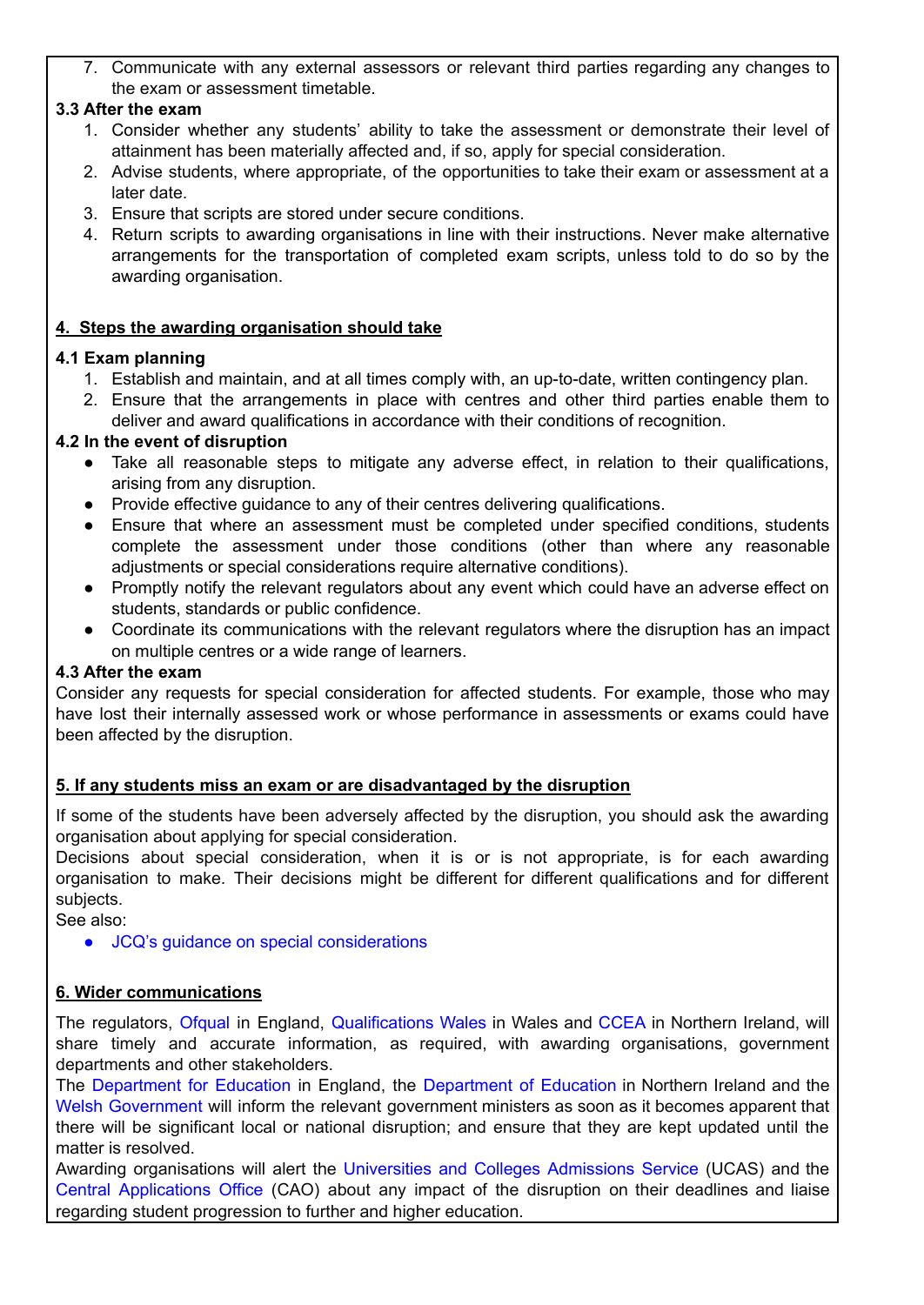Awarding organisations will alert relevant professional bodies or employer groups if the impact of disruption particularly affects them.

# **7. Widespread national disruption to the taking of examinations / assessments**

The governments' view across England, Wales and Northern Ireland is education should continue in 2021/22 with schools remaining open and that examinations and assessments will go ahead in both autumn 2021 and summer 2022.

As education is devolved, in the event of any widespread sustained national disruption to examinations or assessments, national government departments will communicate with regulators, awarding organisations and centres prior to a public announcement. Regulators will provide advice to government departments on implications for exam timetables.

We will update this page as necessary, with any further relevant links, should national disruption occur.

# **Further guidance to inform procedures and implement contingency planning**

Ofqual guidance extract taken directly from the exam system contingency plan : England,Wales and Northern Ireland – What schools and colleges and other centres should do if exams or other assessments are seriously disrupted.

(Ofqual guidance extract above taken directly from the Exam system contingency plan: England, Wales and Northern Ireland - What schools and colleges and other centres should do if exams or other assessments are seriously disrupted (updated 01 October 2020)

[https://www.gov.uk/government/publications/exam-system-contingency-plan-england-wales-and-northern-irel](https://www.gov.uk/government/publications/exam-system-contingency-plan-england-wales-and-northern-ireland/what-schools-and-colleges-should-do-if-exams-or-other-assessments-are-seriously-disrupted) [and/what-schools-and-colleges-should-do-if-exams-or-other-assessments-are-seriously-disrupted](https://www.gov.uk/government/publications/exam-system-contingency-plan-england-wales-and-northern-ireland/what-schools-and-colleges-should-do-if-exams-or-other-assessments-are-seriously-disrupted))

# **JCQ**

15.1 The qualification regulators, JCQ and government departments responsible for education have prepared and agreed information for schools and colleges in the event of examinations being seriously disrupted. This jointly agreed information will ensure consistency of response in the event of major disruption to the examinations system affecting significant numbers of candidates. Further information may be found at:

[https://www.gov.uk/government/publications/exam-system-contingency-plan-england-wales-and-northern-ire](https://www.gov.uk/government/publications/exam-system-contingency-plan-england-wales-and-northern-ireland/what-schools-and-colleges-should-do-if-exams-or-other-assessments-are-seriously-disrupted) [land/what-schools-and-colleges-should-do-if-exams-or-other-assessments-are-seriously-disrupted](https://www.gov.uk/government/publications/exam-system-contingency-plan-england-wales-and-northern-ireland/what-schools-and-colleges-should-do-if-exams-or-other-assessments-are-seriously-disrupted)

15.2 In addition, awarding bodies have their own well-established contingency plans in place to respond to disruptions. It is important that exams officers who are facing disruption liaise directly with the relevant awarding body/bodies.

15.3 Centres should prepare plans for any disruption to examinations as part of their general emergency planning. It is important to ensure that relevant centre staff are familiar with the plan. Consideration should be given as to how these arrangements will be communicated to candidates, parents and staff should disruption to examinations occur.

15.4 In the event that the head of centre decides the centre cannot be opened for scheduled examinations, the relevant awarding body must be informed as soon as possible. Awarding bodies will be able to offer advice regarding the alternative arrangements for conducting examinations that may be available and the options for candidates who have not been able to take scheduled examinations.

15.5 The awarding bodies will designate a 'contingency day' for examinations, summer 2021. This is consistent with the qualification regulators' document Exam system contingency plan: England, Wales and Northern Ireland: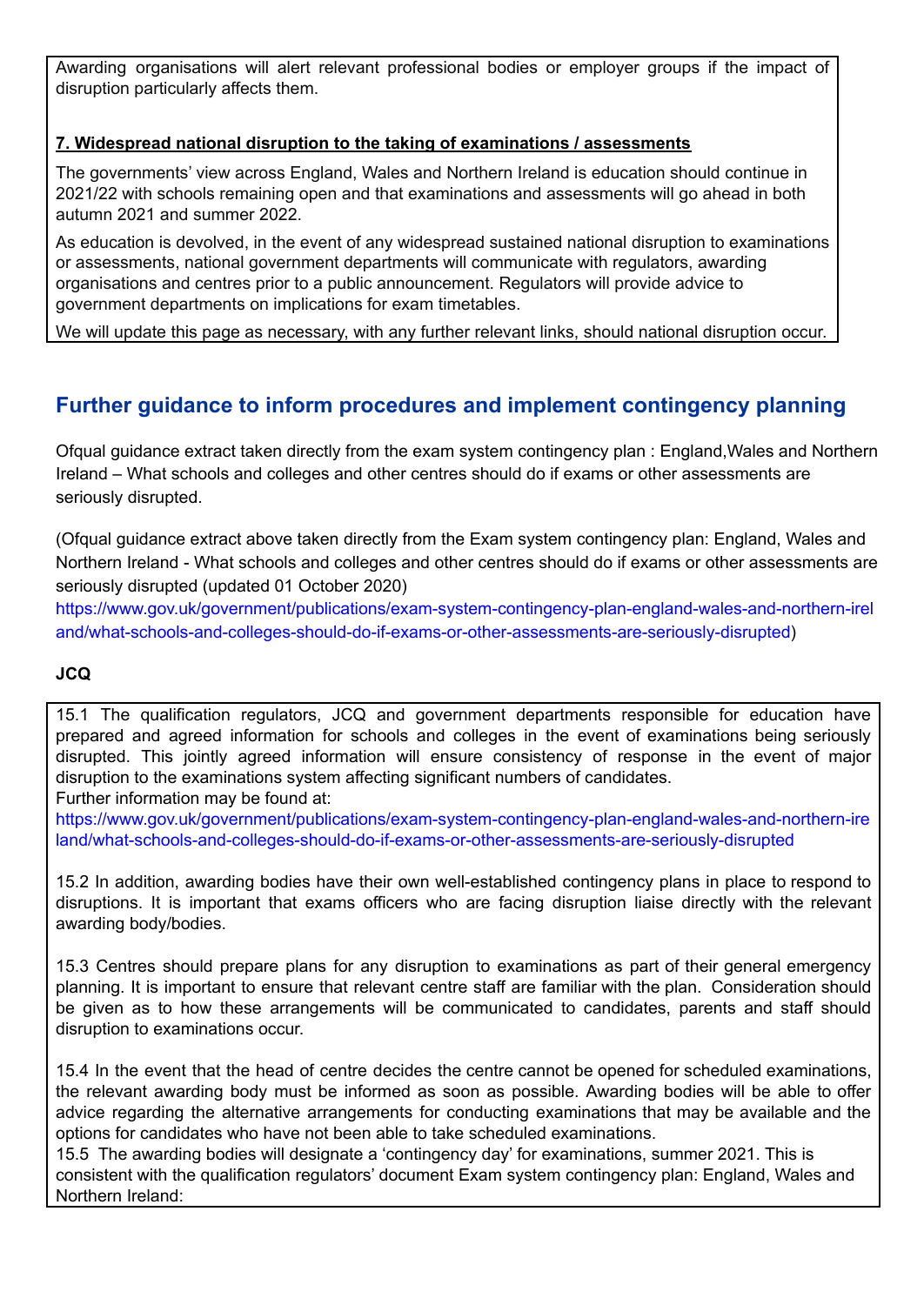[https://www.gov.uk/government/publications/exam-system-contingency-plan-england-wales-and-northern-ire](https://www.gov.uk/government/publications/exam-system-contingency-plan-england-wales-and-northern-ireland) [land](https://www.gov.uk/government/publications/exam-system-contingency-plan-england-wales-and-northern-ireland)

The designation of a 'contingency day' within the common examination timetable is in the event of national or significant local disruption to examinations. It is part of the awarding bodies' standard contingency planning for examinations.

In the event of national disruption to a day of examinations in summer 2021, the awarding bodies will liaise with the qualification regulators and government departments to agree the most appropriate option for managing the impact. As a last resort the affected examinations will be rescheduled. Although every effort would be taken to keep the impact to a minimum, it is possible that there could be more than one timetable date affected following the disruption, up to and including the contingency day. Centres will be alerted if it is agreed to reschedule the examinations and the affected candidates will be expected to make themselves available in such circumstances. The decision regarding the rescheduling of examinations will always rest with the awarding body. The centre must conduct the examination on the scheduled date unless instructed to do otherwise by the awarding body.

Where candidates choose not to be available for the rescheduled examination(s) for reasons other than those traditionally covered by special consideration, they will not be eligible for enhanced grading arrangements. Centres must therefore ensure candidates and parents are aware of this contingency arrangement so that they may take it into account when making their plans for the summer. However, the awarding bodies will not insist upon candidates being available throughout the entire timetable period as a matter of course.

(JCQ guidance above taken directly from Instructions for Conducting Examinations 2020-2021 <http://www.jcq.org.uk/exams-office/ice---instructions-for-conducting-examinations>, section 15, Contingency planning)

JCQ Joint Contingency Plan [www.jcq.org.uk/exams-office/other-documents](http://www.jcq.org.uk/exams-office/other-documents)

General Regulations for Approved Centres [www.jcq.org.uk/exams-office/general-regulations](http://www.jcq.org.uk/exams-office/general-regulations)

Guidance notes on alternative site arrangements [www.jcq.org.uk/exams-office/online-forms](http://www.jcq.org.uk/exams-office/online-forms)

Guidance notes for transferred candidates [www.jcq.org.uk/exams-office/online-forms](http://www.jcq.org.uk/exams-office/online-forms)

Instructions for Conducting Examinations [www.jcq.org.uk/exams-office/ice---instructions-for-conducting-examinations](http://www.jcq.org.uk/exams-office/ice---instructions-for-conducting-examinations)

A guide to the special consideration process [www.jcq.org.uk/exams-office/access-arrangements-and-special-consideration/regulations-and-guidance](http://www.jcq.org.uk/exams-office/access-arrangements-and-special-consideration/regulations-and-guidance)

# **GOV.UK**

Emergency planning and response: Severe weather; Exam disruption [www.gov.uk/guidance/emergencies-and-severe-weather-schools-and-early-years-settings](http://www.gov.uk/guidance/emergencies-and-severe-weather-schools-and-early-years-settings)

Opening and closing local-authority-maintained schools [www.gov.uk/government/publications/school-organisation-maintained-schools](http://www.gov.uk/government/publications/school-organisation-maintained-schools)

Dispatch of exam scripts guide: Ensuring the service runs smoothly; Contingency planning <https://www.gov.uk/government/publications/dispatch-of-exam-scripts-yellow-label-service>

# **Wales**

School closures – examinations [gov.wales/school-closures-examinations](https://gov.wales/school-closures-examinations)

Opening schools in extremely bad weather [gov.wales/opening-schools-extremely-bad-weather-guidance-schools](https://gov.wales/opening-schools-extremely-bad-weather-guidance-schools)